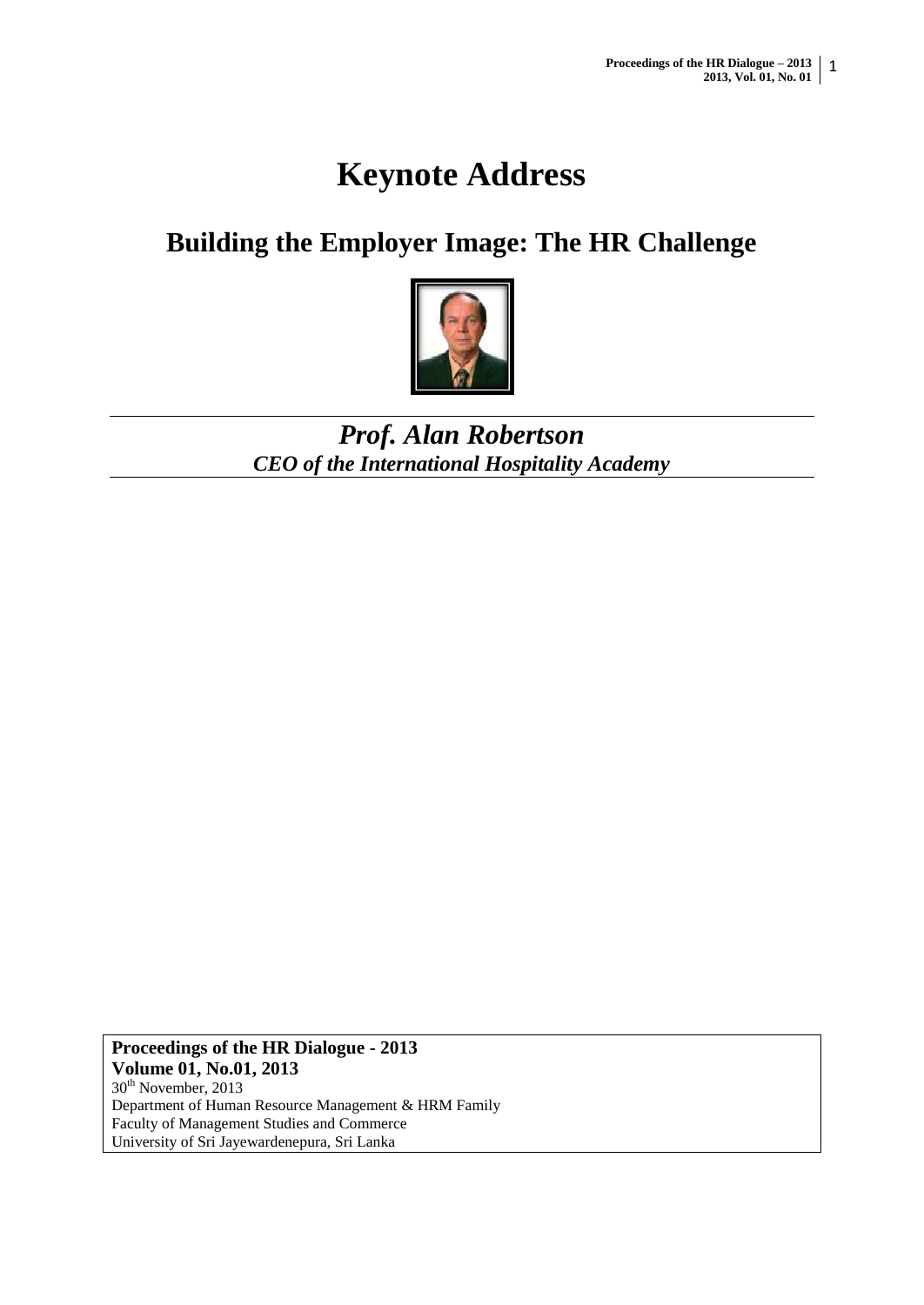#### **[01] Building the Employer Image: The HR Challenge**

|  | <b>Prof. Alan Robertson</b> |
|--|-----------------------------|
|--|-----------------------------|

#### **Introduction**

As part of their role, HR professionals constantly need to assess their efforts in terms of the responses to the following questions:

- 1. Do we have the workforce needed for our organization to achieve at the highest possible level?
- 2. Are our employees highly engaged in their work roles?
- 3. To what extent are our employees adding value to our brand image?

The answers, whatever they may be, are very likely to be related to another critical question, namely: "What is the image of our organization as an employer in the eyes of potential new employees as well as the current staff?" This paper looks firstly at the mechanism for building that image, and secondly the relevance and significance of HRM taking a leading role in this process.

The development of image is, of course, strongly influenced by the strategy of branding, and it is the adoption of branding principles and practices to meet HRM related objectives that characterizes the subject of this paper, the process of employer branding.

#### **Branding**

Larry Ellison, founder of Oracle, is reputed to have said: "Your brand is what people say about you when you've left the room"(CHRIE, 2011). Brand is about image, reputation and identity. It may represent fact, but it always represents perception. One comprehensive definition of a brand in fact describes it as "a collection of perceptions in the mind of the consumer" (Kapoor, 2010, p.51). It can take a variety of forms: the product brand, the corporate brand or, more recently, the employer brand. Not only does the brand make people want to buy, it can also add "something to our idea of ourselves" (Olins, 2003). In brief, the brand is a powerful tool in creating a sense of affiliation to a corporate purpose. This peoplepower can apply just as much to the employees of the organization as to those who buy its products.

Historically, brands can be traced back to post-Civil War America when the attributes of various elixirs were widely promoted to a public less familiar than today with commercial advertising (Rosethorn, 2009). As a result of the rapid increase in availability of consumer goods in the 1920s advertising became both more scientific and competitive, with a consequent change to the brand image of popular products. During the 1970s retailing became a much more potent force, and this factor together with the rise of new forms of promotion, distribution systems and media channels and the increase in consumer wealth in many countries created brands that were just not names or images but concepts in themselves. Nike, McDonalds, Pierre Cardin and Microsoft are just a few examples.

These product, or consumer, brands became household words not just simply because of their name but rather from the holistic image they portrayed. That image was a fusion of a range of components – the product, the company itself, the level of service and value adding, and the extent to which principles of corporate social responsibility are manifest. Organisations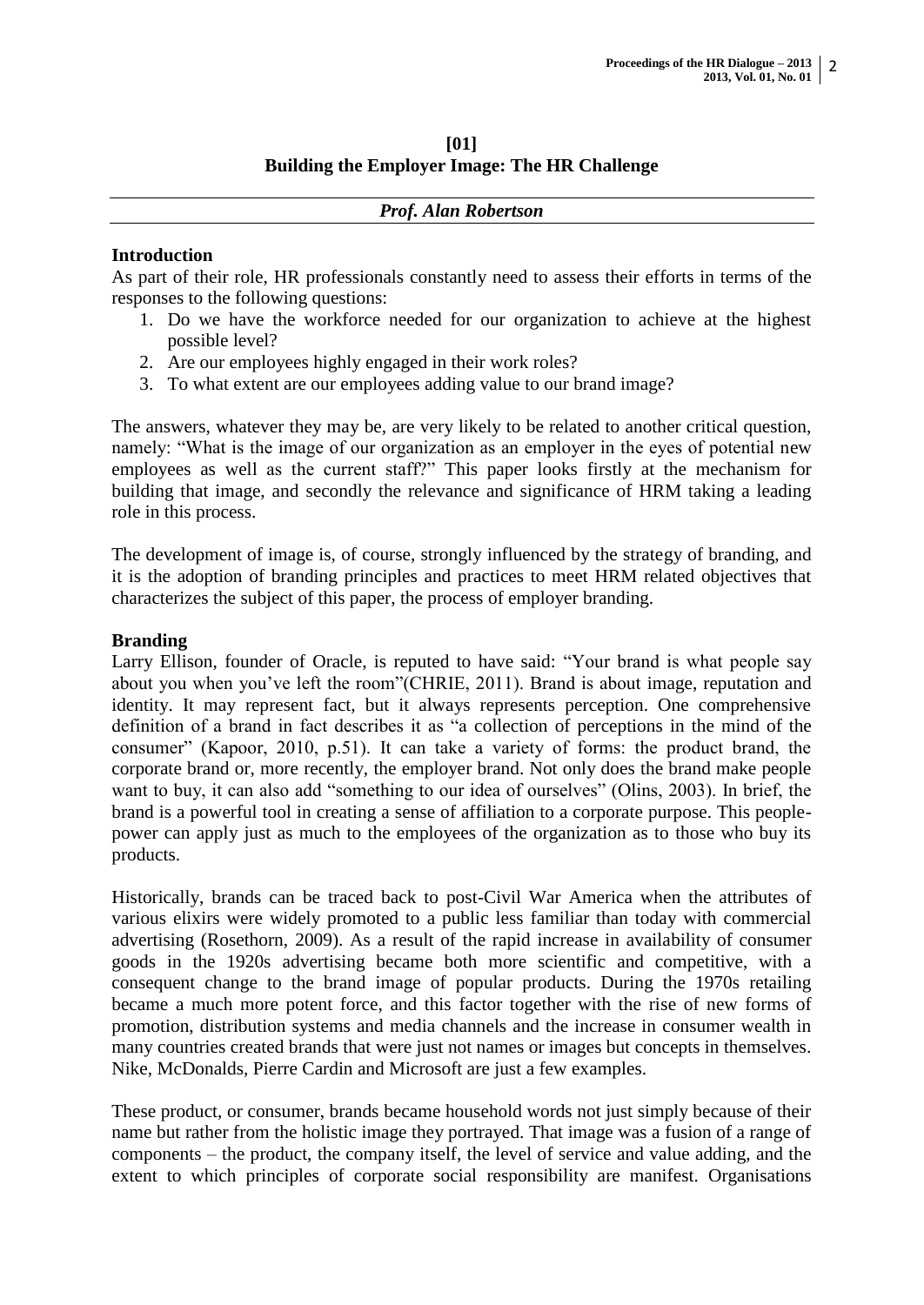became aware, therefore, that it was not simply the product brand that mattered but also their own external image. The need for a corporate identity which complemented and reinforced the product identity was recognized, developed and presented to the external world through a second brand dimension, the corporate brand, which endeavoured to build the image of an organization in the eyes of its stakeholders (Einwiller and Will, 2002).

It became quite evident that the external face of the organization must also reflect its inner workings. A mismatch between the two has every possibility of creating cognitive dissonance about the organisation in the minds of stakeholders. Theorists turned to the concept of organizational identity, the central enduring and distinctive character of an organization (Albert and Whetten, 1985). Corporate identity is a manifestation of management's key idea of an organization as expressed to an external audience; organizational identity is a collective, shared understanding of the functional aspects in terms of an organization's distinctive values and characteristics (Stuart, 2002).

Astute brand developers realized the importance of integrating all the external and internal identities to create a composite and holistic image of an organization. An important element they were careful not to forget was the role of the employees as a vital dimension of the brand (Roddick, 1991).

#### **Employer Branding**

As the 1990s progressed it was increasingly noticeable that attracting and retaining the best employees for an organization was becoming not only important to brand development and maintenance but also more difficult to achieve, partly due to the changing demography of developed nations as well as the high-maintenance, high expectation and high self-interest attitude attributed to the Generation Y talent segment (those born between 1977 and 1995). Rosethorn (2009, p.8) has summed it up as follows:

*"Job security is a thing of the past as companies grow and shrink, hire and fire. 'Job consumers' in turn have more choice and less affiliation to a single employer. They vote with their feet, more freely and happily than before, and loyalty to a corporate purpose is much harder to create and sustain. Research shows again and again that employees feel more loyalty to their colleagues than to the organization, and these priorities are particularly prevalent in the attitudes of Generation Y."*

During the mid-1990s a third organizational branding concept emerged in response to these trends – the employer brand. All organizations that employ people have an employer brand whether they realize it or not. However, since the introduction of the term "employer branding" in 1996, firms from a diverse range of industry sectors have formally defined and are strategically managing their image in the eyes of current and prospective employees in order to gain the benefits that the process is purported to produce. The term "employer brand" can be defined as "the package of functional, economic and psychological benefits provided by employment, and identified with the employing company" (Ambler and Barrow, 1996) while "the sum of a company's efforts to communicate to existing and prospective staff that it is a desirable place to work" (Lloyd, 2002) describes its main objectives. Although employer branding strategies may have been around for some time previously, it was the emerging struggle to attract talented workers that encouraged professional firms in the US in particular to look more carefully at what distinguished them as employers and then to think of their employment proposition as a brand similar to their corporate or customer brands (Carrington,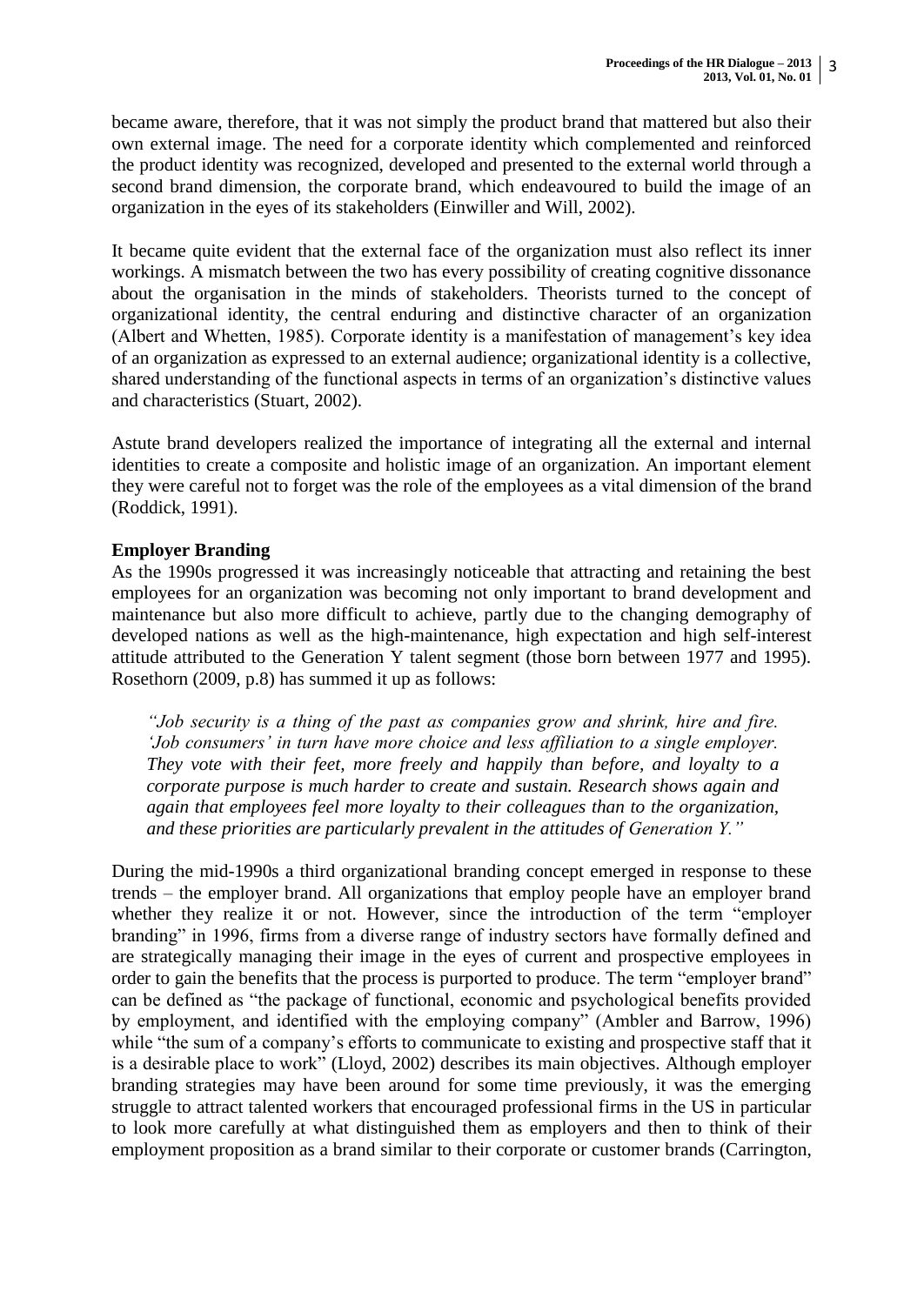2007). The result has been an increase in expenditure on employer branding which may be indicative that organisations are finding it a worthwhile practice (Backhaus and Tikoo, 2004).

There are a number of reasons why the need to recruit and retain staff has become such an important issue for organizations. Foremost is the increasing level of recognition of the importance of the value of human capital within an organization. The value of companies is now much more centred on intellectual rather than hard assets, now estimated to be near 70% (Rosethorn, 2009) resulting in an increasing demand for skilled and technologically cognizant employees (Moroko and Uncles, 2008). At the same time, demographic and social factors have already reduced the supply of skilled labour. While in OECD countries ten active workers supported four older, inactive people in 2000, this will increase to seven inactive people by the year 2050. This skill shortage is likely to create a 30% decrease in productivity over that period if it is not addressed (Taylor, 2005).

The impact of employees is not just confined to direct productivity outcomes. Their interaction with consumers is recognized as an important contributor to brand development, especially in service industries (Moroko and Uncles, 2008).

Recent research indicates that employer branding is a current management priority in leading companies, and increasing in importance due to the shortage of skilled labour, greater efficiency needs in times of economic stringency, increasing market competitiveness and the advantages of retaining committed employees who will contribute to the quality and popularity of the product brand (Van Mossevelde, 2010).

It could be easy to view employer branding as a fad which lacks relevance during a recession and is wasteful of both time and money (Sheppard, 2010). However, even though economies have experienced the Global Financial Crisis in recent years, the Chartered Institute of Personnel and Development claims that 68% of employers in the United Kingdom still experienced recruitment difficulties in 2010 (Tweedy, 2011).

A body of branding theory already exists in relation to product (or consumer) and corporate branding and which may be relevant to employer branding, although the focus differs in that the latter is directed specifically at the workforce within the organization. As such it is generally seen as falling within the province of the human resource management (HRM) function of an organization although there is an increasing trend for this role to be managed by multi-disciplinary teams composed of marketing, communications and HRM personnel (Minchington, 2009).

#### **Employer Branding in Sri Lanka**

Incidental reports indicate that employer branding is systematically practiced by Sri Lankan companies but the number and extent does not appear to be documented and little published in-country research on the topic has been identified. Recognition of brands through various awards and ranking surveys is practiced and the results publicized through a range of media. The UK Superbrands organization publishes a biennial book of what they consider to be the 20-30 highest quality product brands in Sri Lanka. Two separate ranking lists are compiled by Brand Finance Lanka. The first indicates the top 100 product brands as determined from consumer research (Lanka Business Online, 2009), while the second lists the country's top 200 brands in terms of product brand value (Brands Annual, 2010).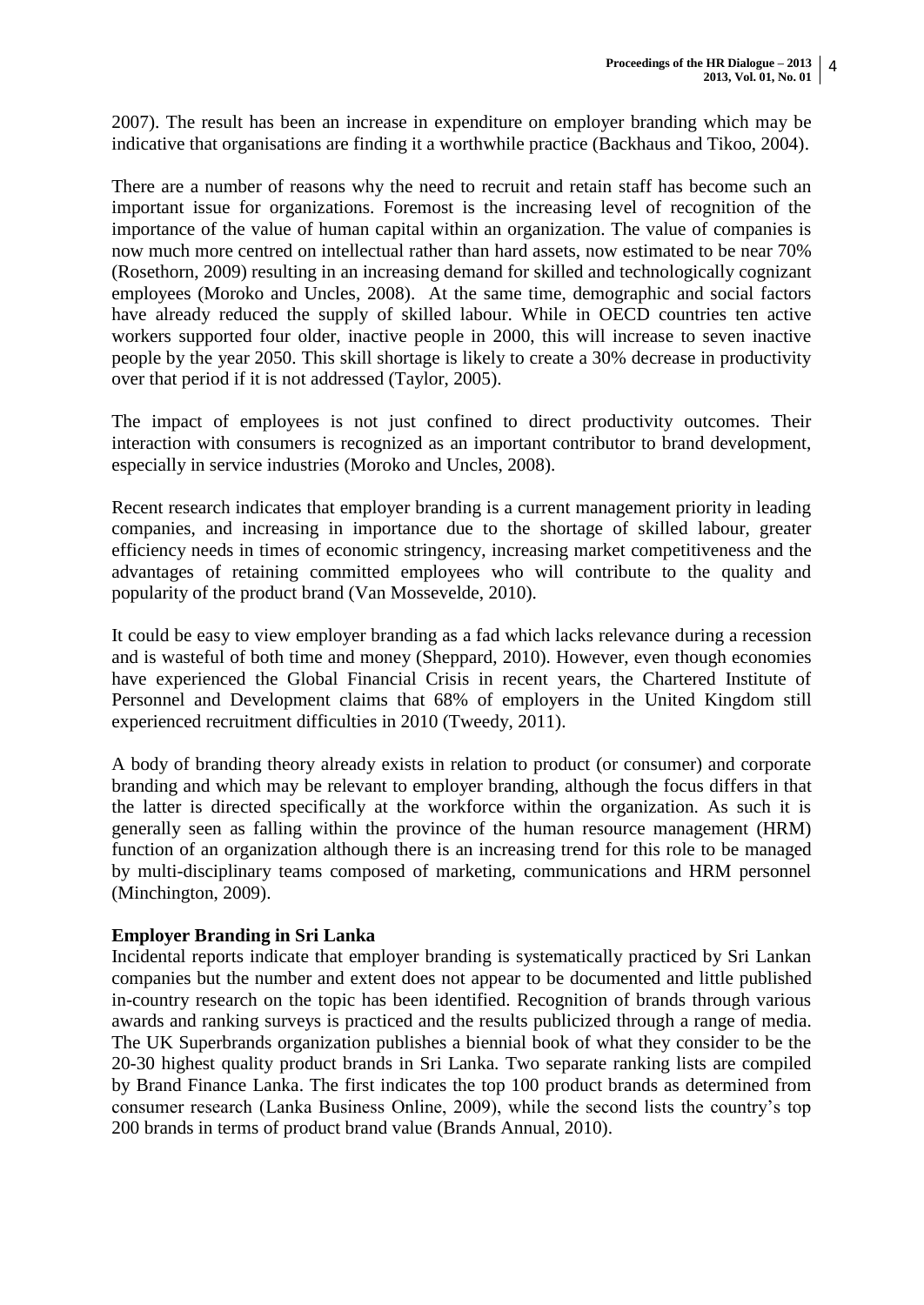Of greater relevance to employer branding however, is the Lanka Monthly Digest (LMD) Top 100 Most Respected Entities in Sri Lanka (Lanka Monthly Digest, 2010). Based on The Neilson Company survey of 800 business people attached to organizations within the Greater Colombo region the business entities were rated on 10 criteria – financial performance, quality consciousness, management profile, work environment, corporate social responsibility, honesty, innovation, dynamism, vision and nation-mindedness. Many of these criteria are closely linked with the factors that influence the image of the organization as an employer. However, to what extent any of these companies have adopted an employer branding strategy is not known.

Sri Lankan organizations have similar demands as do their developed nation counterparts in attracting and retaining top talent, especially in the light of a growing post-internal war economy, a shortage of graduate applicants in a number of occupation sectors, and the availability of competitive overseas employment opportunities particularly in the Middle East. 266, 450 Sri Lankans were registered by the Foreign Employment Bureau as leaving for overseas work in 2010 out of a total workforce of approximately 8 million (Sri Lankan Foreign Employment Bureau, 2012). An additional factor affecting the business sector is the local perception that the security, flexibility and less-pressured work environment of the public service offers a more attractive employment proposition. The official unemployment rate in December, 2010 stood at 4.9% (International Monetary Fund, 2012).

#### **Employer Branding Process**

The process of developing an employer brand has several key elements.

*Employer Branding Model*



The development of an employer brand begins with the Employer Value Proposition (EVP), "a clear picture of what your organization stands for, offers and requires as an employer" (CIPD, UK). It should encompass information about an organisation's culture, management, employee characteristics, product and quality of service. In relation to employees it needs to consider rewards, opportunity, organization, work and people. For the EVP to be effective it needs to be: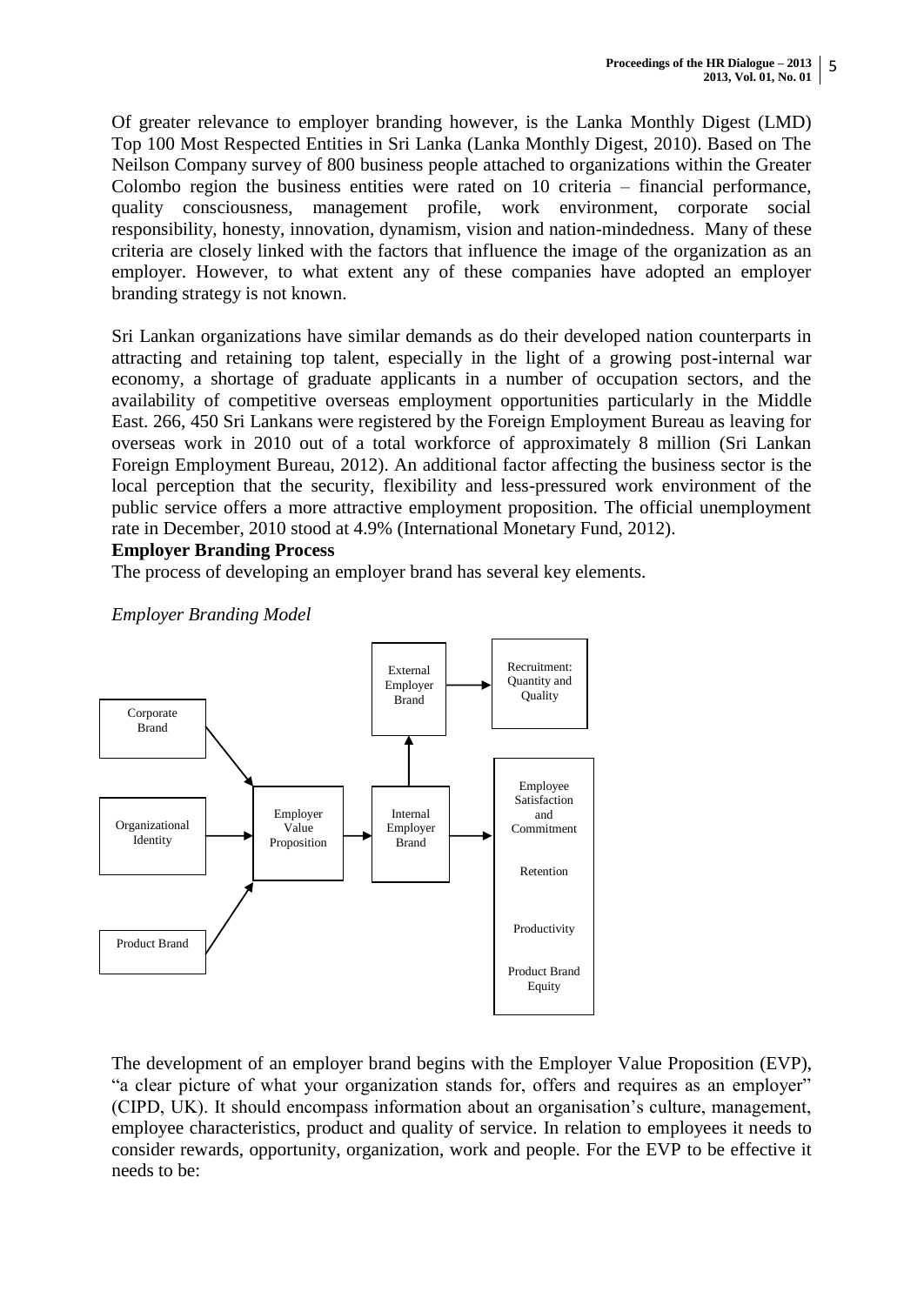- driven by the CEO and senior management
- communicated effectively throughout the organization
- structured to meet the needs of all sectors within the organization
- able to establish a sound psychological contract between the employer and the employees
- offer a uniqueness over competing employers

As indicated in the employer branding model, it is likely that the EVP will be strongly influenced by other organisational characteristics and identities, principally the corporate brand, internal identity and the product brand.

From the EVP evolves the employer brand which has two faces. One is the external brand, the outward image of the organization as an employer. The external brand presents "the promise" as to what an employer can offer and should be designed to attract the required number and quality of employees that the organization requires. It needs to be focused upon the attributes most important to those the organization hopes to attract. Research has shown that in Sri Lanka the most attractive attributes relate to gaining experience for career development, future opportunities, building personal qualities such as self-esteem and confidence, being appreciated for what is done in the workplace, and building good relationships with superiors and colleagues (Arachchige and Robertson, 2011).

The other face of the employer is represented by the internal brand, which presents "the delivery" to current employees of the promise that convinced them to join the organization. Communication and training have a significant role in ensuring that the brand image is fully compatible with employer and employee goals and expectations.

Of course, if the delivery doesn't match the promise then the consequences for the organization will be a cognitive dissonance, a disharmony where expectations do not match reality. The result will most likely be employee dissatisfaction within the enterprise.

Where employer branding is successfully implemented there can be demonstrable benefits. These include meeting the requirements for recruitment through the external brand, and improved employee satisfaction and commitment, employee retention, higher levels of productivity and greater value adding to the product brand.

A 2008 study indicated that 60% of organizations sampled were unclear as to who was responsible for building and maintaining the employer brand (Tavassoli, 2008). There is a general impression that, as employer branding is related to recruitment, it is by default an HR function. Academic researchers in the HR field have, however, shown very little interest in employer branding (Gollan and Perkins, 2009) possibly because of the uncertainty as to whether the subject lies within their purview or that of marketing, the source of branding theory and practice (Edwards, 2010). The main thrust for HR involvement has come from professional organizations such as the Chartered Institute for Personnel and Development (CIPD). Their attitude is succinctly expressed in the following statement from one of their recent publications (CIPD, 2010, p.2):

*"HR professionals continue in the search for credibility and strategic influence. Embracing the language and conceptual tools of brand power seems an obvious choice."*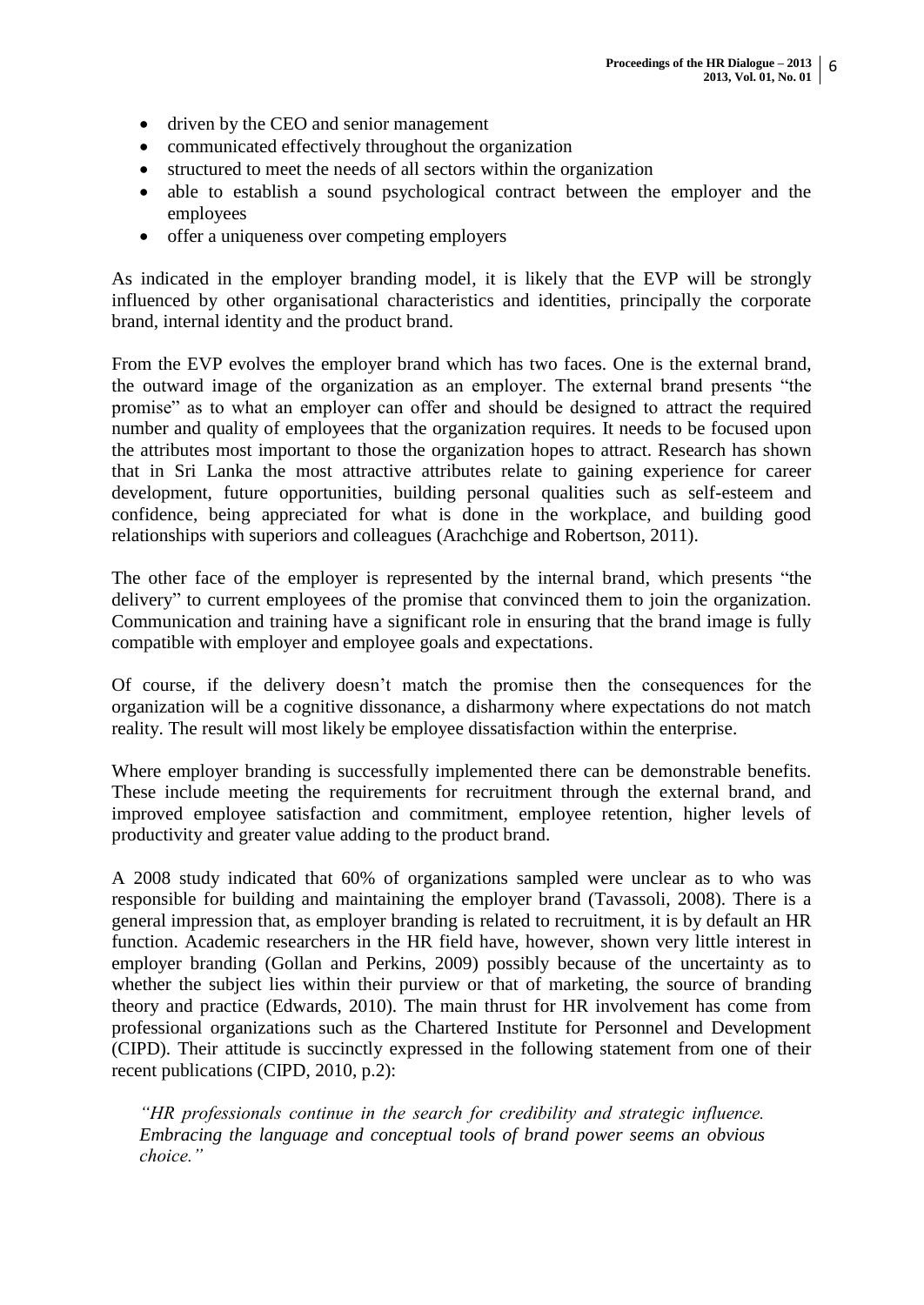What does this all mean for HR?

- 1. It is my belief that the opportunity for HR to be at the cutting edge of decision making in relation to the mission and vision, and to be instrumental in supporting the directors, CEO and senior management, for if employer branding is to be successful it must be driven from the highest levels.
- 2. HR must be highly involved in the formulation of the EVP and subsequently ensuring that it is embedded in the ethos and operations of the whole organization.
- 3. It can assist in the transformational leadership that is needed, the role modeling that must demonstrate "living the brand", the communication, both verbal and non-verbal, that builds commitment and trust between employer and employee, the consistency and distinctiveness of action, and the careful control of each interaction with employees (the touch-points, or moments of truth) that demonstrate that the brand is alive and well.
- 4. It should be the role of HR to regularly review and monitor the employer brand and its effectiveness in an organization
- 5. HR should also take the lead in developing the external employer brand from the base of the internal employer brand. In this case it is important that HR works closely in conjunction with the marketing, PR and communications sections of their organization in order that the core message of the brand is effectively transmitted to its audience, namely the prospective employees. There are numerous ways in which the employer brand can be transmitted – through websites, brochures and associated publications, newspapers and promotional events such as exhibitions and trade fairs, to mention some of the most popular approaches.

It is important that HR should take a leading role in the employer branding process as it offers a strong pathway for high level involvement in especially medium and large size organisations. However, it must be remembered that it is not an easy road as while there have been many successful applications of employer branding there are also many documented failures.

For success, I offer a few suggestions which I have drawn from my research into this field.

- 1. Ensure that the promise to prospective employees contained in the external brand is matched with the delivery to current employees.
- 2. Just as the product brand is manifested through the interaction between the organization and its clients, the moments of truth, the credibility of the employer brand is also dependent on the ability of the relationship between the employer and employees to reflect "living the brand".
- 3. For employer branding to be successful it is important that the branding process is fully implemented. My research has shown that employer branding is only effective in improving recruitment and productivity outcomes if it is fully developed and embedded in an organization (Robertson and Khatibi, 2013).
- 4. Ongoing research and monitoring are essential if the brand is to be effective.
- 5. Be realistic in what you can promise and deliver. If your promises cannot be met employee disillusionment is likely to be the result.
- 6. To make your brand stand out from the competition it needs to be distinctive. It is your signature.

#### **Conclusion**

There are many companies who are very successful employers although they do not practice a formal employer branding strategy. Branding is about creating a perception of your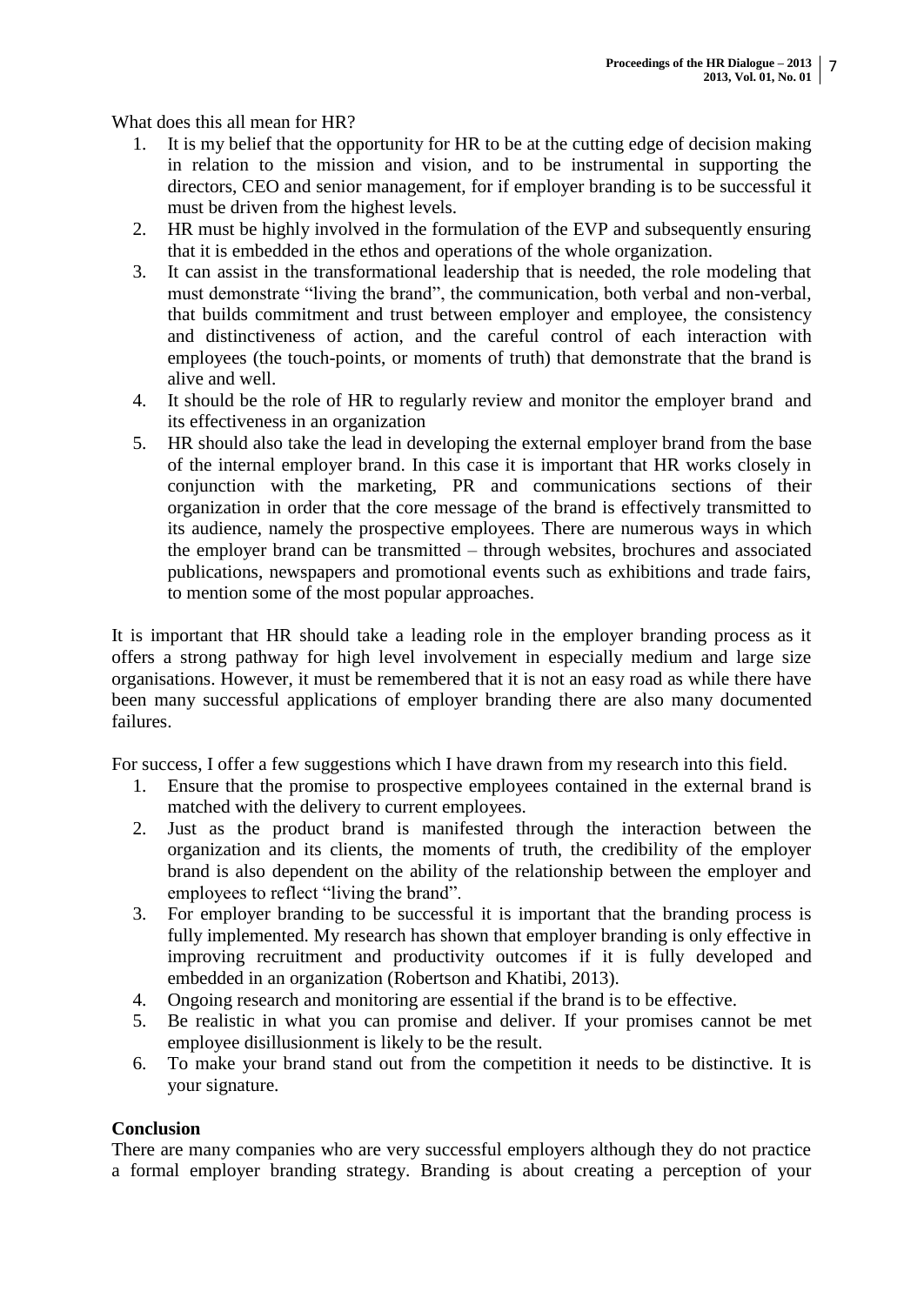company in the eyes of others, and that perception can come about through any one or more of a number of brands – the corporate brand, organisational identity or the product brand, as well as the employer brand. However, for the most effective solution to meeting and maintaining manpower goals, employer branding can provide the answer. To all engaged in, or going to be engaged in, the HR profession, it is important the opportunities provided through effective employer branding are explored and developed in order to build the effectiveness of the HR role as well as its professional standing within the world of business and management.

#### **References**

- 1. Albert, S. and Whetten, D.A. (1985), "Organisational identity" in Cummings, L.L. and Staw, B.M. (eds), *Research in Organisational Behaviour*, JAI Press, Greenwich, CT, pp. 263-95, Vol. 7
- 2. Ambler, T. and Barrow, S. (1996), "The employer brand", *The Journal of Brand Management,* Vol.4, No. 3, pp. 185-206
- 3. Arachchige, B. and Robertson, A. (2011) "Business student perceptions of a preferred employer: A study identifying determinants of employer branding", *IUP Journal of Brand Management,* Vol. 8, No. 3, pp. 25 – 46
- 4. Backhaus, K. and Tikoo, S. (2004), "Conceptualising and researching employer branding", *Career Development International*, Vol.4, No. 5, pp. 501-17
- 5. Carrington, L. (2007), "Designs on the dotted line", *People Management,* Vol. 13, No. 21, pp. 36 - 39
- 6. CHRIE Council on Hotel, Restaurant and Institutional Education (2011), *How you can help your students connect with employers,*  [http://www.chrie.org/files/conf/socialmediapresentation,](http://www.chrie.org/files/conf/socialmediapresentation) accessed on 4 January, 2011
- 7. CIPD Factsheet (2010), "Employer Brand", [www.cipd.co.uk/employerbrand.htm,](http://www.cipd.co.uk/employerbrand.htm) accessed on 25 October, 2010
- 8. Edwards, M.R. (2010), "An integrative review of employer branding and OB theory", *Personnel Review,* Vol. 39, No. 1, pp. 5-23
- 9. Einwiller, S. and Will, M. (2002), "Towards an integrated approach to corporate branding – an empirical study", Corporate Communication, Vol. 7, No. 2, pp. 100- 109
- 10. Gollan, P.J. and Perkins, S.J. (2009), "Voice and value: Pandora's ICE box and big ideas around employer branding", *Human Resource Management Journal,* Vol. 19, No. 2, pp. 211-215
- 11. International Monetary Fund (2012), *World Economic Outlook (April, 2012),* [www.imf.org,](http://www.imf.org/) accessed 14 June, 2012
- 12. Kapoor, V. (2010), "Employer branding: A study of its relevance in India", *The IUP Journal of Brand Management,* Vol. 7, No.1 and 2, pp. 51-75
- 13. Lanka Business Online (2009), [www.lankabusinessonline.com](http://www.lankabusinessonline.com/)
- 14. Lanka Monthly Digest (LMD) (2011), *Brands Annual: Sri Lanka"s Leading Brands,*  April, 2011
- 15. Lanka Monthly Digest (LMD) (2010), "Most respected entities in Sri Lanka" August, 2010
- 16. Lloyd, S. (2002), "Branding from the inside out", *BRW,* Vol. 24, No.10, pp. 23-31
- 17. Minchington, B. (2010), "Perception is reality when attracting and retaining talent", *HR Future*, May, pp. 12-13
- 18. Moroko, L. and Uncles, M.D. (2009), "Employer branding and market segmentation", *Brand Management,* Vol. 17, No. 3, pp. 181-196
- 19. Olins, W, (2003), *On Brand,* Thames and Hudson, London